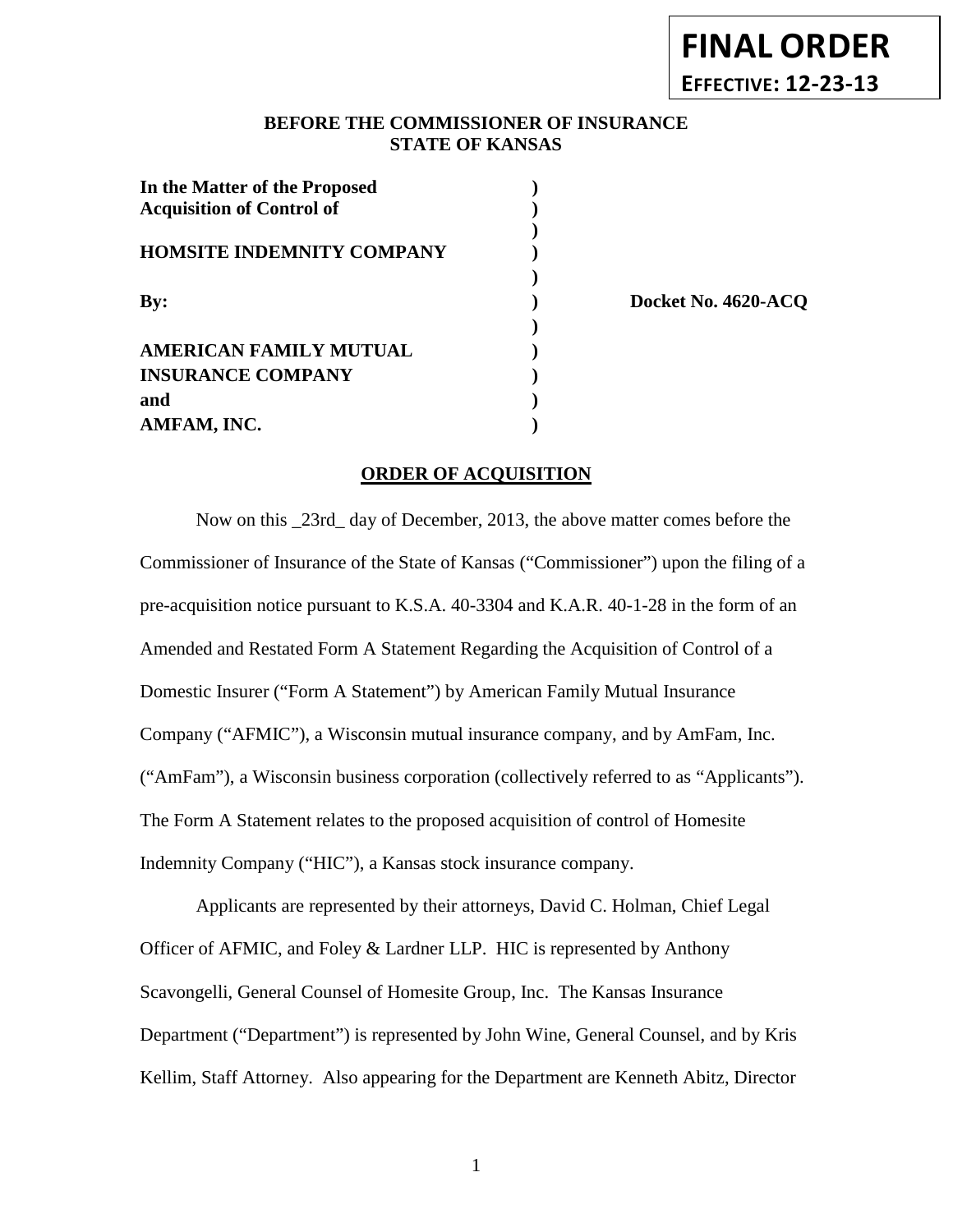of the Financial Surveillance Division, and Mark Owens, Principal Financial Analyst.

Pursuant to the authority granted to the Commissioner pursuant to K.S.A. 40-3301 and 40-3304(d)(1) and in accordance with the Kansas Administrative Procedures Act, K.S.A. 77-501, *et seq*., the Commissioner hereby asserts the following declarations of public interest and policy, findings of fact, conclusions of law and orders:

#### **DECLARATION OF PUBLIC INTEREST AND POLICY**

The Commissioner finds and declares that it is consistent with the public interest and the interest of policyholders to permit insurers to:

- (a) Engage in activities which would enable them to make better use of management skills and facilities;
- (b) diversify into new lines of business through acquisition or organization of subsidiaries;
- (c) have free access to capital markets which could provide funds for insurers to use in diversification programs;
- (d) implement sound tax planning conclusions; and
- (e) serve the changing needs of the public and adapt to changing conditions of the social, economic and political environment, so that insurers are able to compete effectively and to meet the growing public demand for institutions capable of providing a comprehensive range of financial services.

The Commissioner further finds and declares that the policies and purposes in

K.S.A. 40-3301, *et seq*., promote the public interest by:

(a) Facilitating the achievement of the objectives enumerated in K.S.A. 40-3301 and set out above;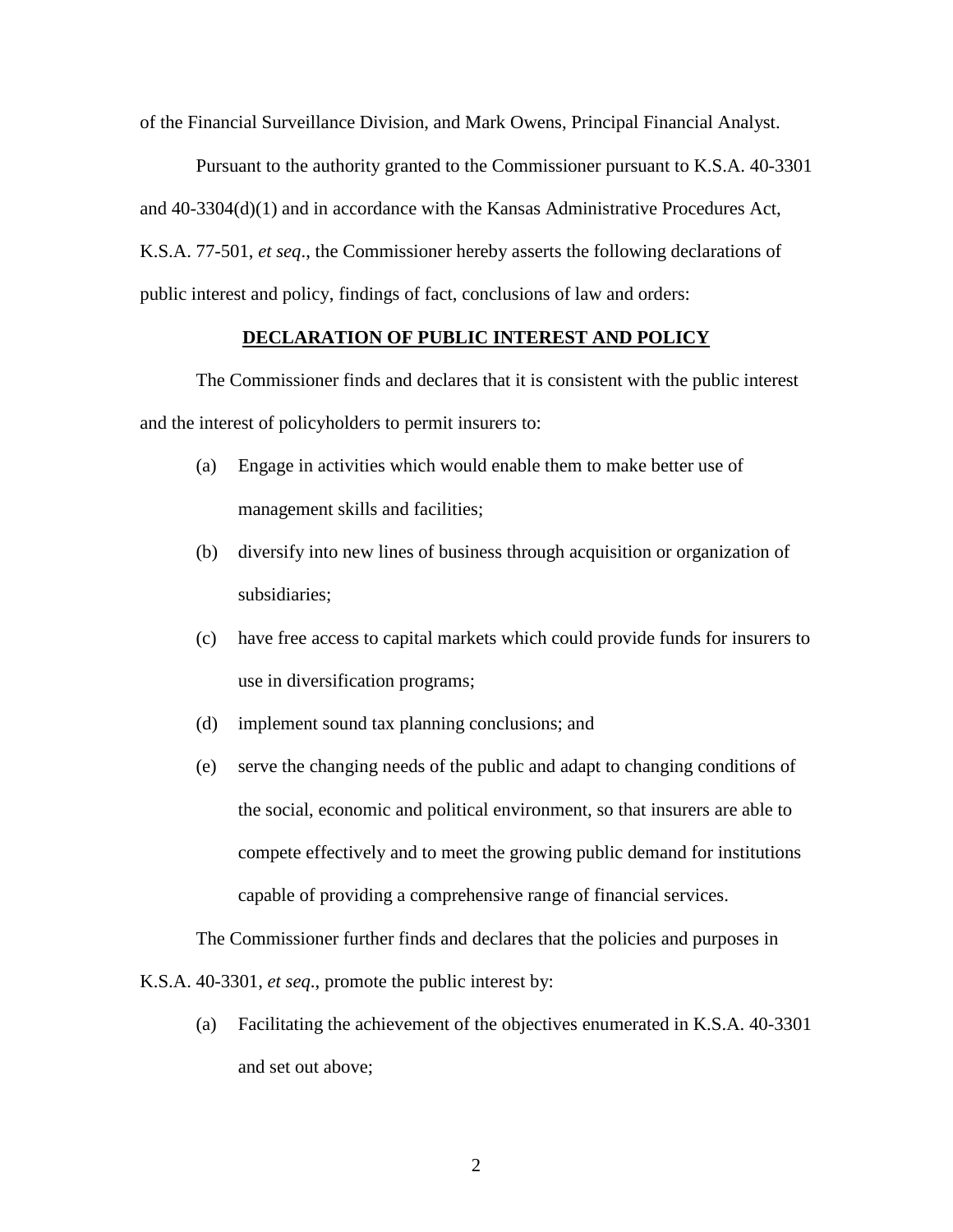- (b) requiring disclosure of pertinent information relating to changes in control of an insurer;
- (c) requiring disclosure by an insurer of material transactions and relationships between the insurer and its affiliates, including certain dividends paid by the insurer; and
- (d) providing standards governing material transactions between the insurer and its affiliates.

#### **FINDINGS OF FACT AND CONCLUSIONS OF LAW**

The findings of fact and conclusions stated herein are based upon the statements made by Applicants in the Form A Statement and accompanying documents made under oath and filed with the Department by Applicants, pursuant to K.S.A. 40-3304(b) and K.A.R. 40-1-28.

1. Significant documents have been reviewed by representatives of the Financial Surveillance and Legal Divisions of the Department, and the Commissioner has had the benefit of their technical expertise and advice.

2. The purpose of the filing of the Form A Statement is to seek authority from the Department for the proposed acquisition of control of HIC by Applicants. The terms and conditions of the proposed acquisition are more fully set forth in the Form A Statement filed with the Commissioner, pursuant to the Kansas Insurance Holding Companies Act, K.S.A. 40-3301, *et seq*.

3. The Form A Statement filed with the Department by Applicants includes an Amended and Restated Form A Statement Regarding the Acquisition of Control of a

3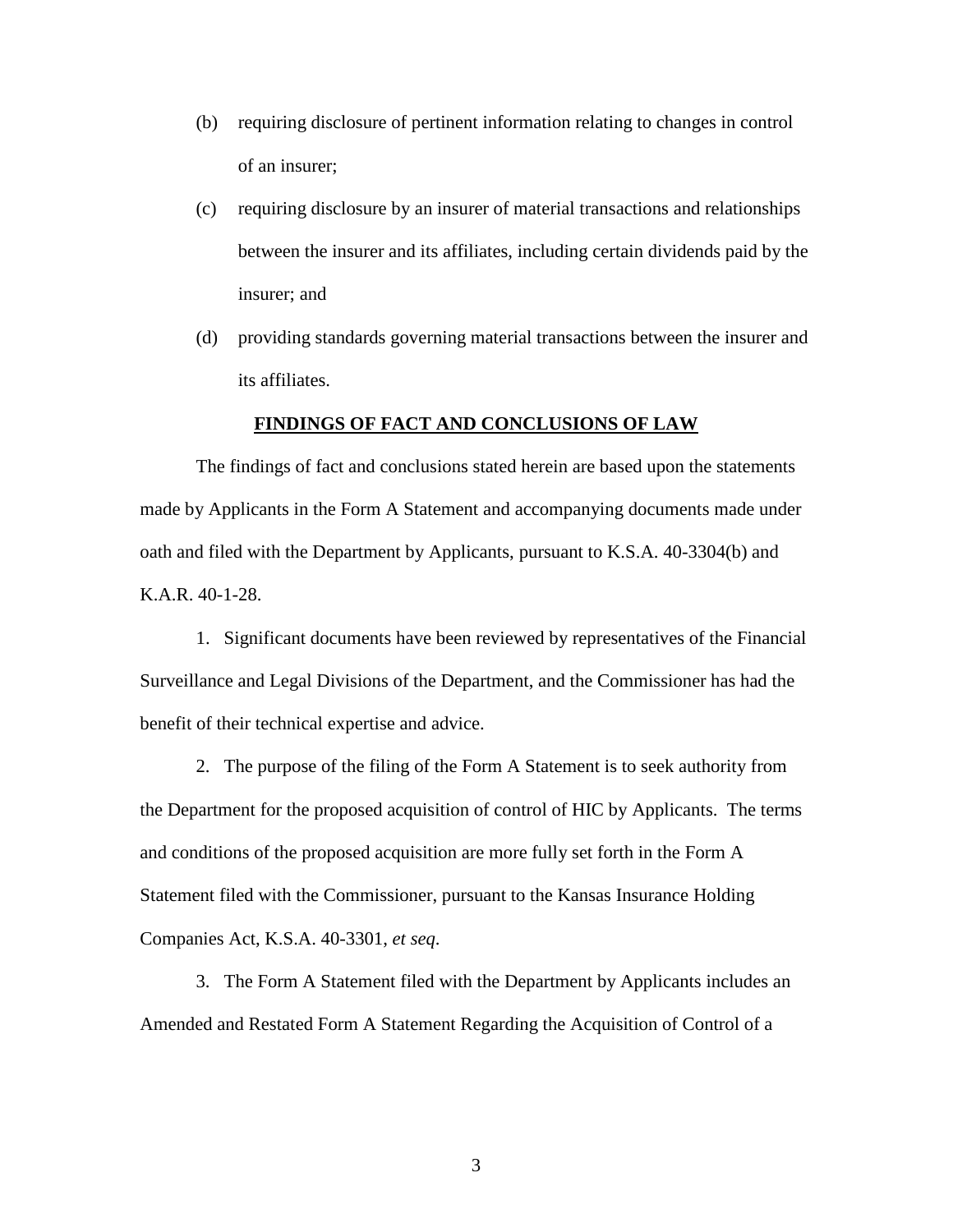Domestic Insurer dated December 19, 2013, requesting approval of the acquisition of control of HIC.

4. HIC is a Kansas corporation and its administrative offices are in Boston, MA. Homesite Group, Inc. directly owns 100% of the stock of HIC.

5. AFMIC is a Wisconsin mutual insurance company and is acting through its wholly-owned intermediate holding company, AmFam.

6. On September 4, 2013, AmFam and Homesite Group, Inc. executed an Agreement and Plan of Merger ("Merger Agreement"). The Merger Agreement provides for the transaction to close following, among other things, the approval of HIC's stockholders and the proper regulatory approval of each state where approval is necessary.

7. As consideration for the Merger, and subject to the terms and conditions of the Merger Agreement, the Applicants will pay to the current holders of Common Stock, Options and Restricted Stock Units (collectively, the "Sellers") cash in the amount of Six Hundred Sixteen Million Dollars (\$616,000,000), subject to certain merger consideration adjustments and the additional closing terms of the Merger Agreement.

8. The staff of the Department have inspected and reviewed the contents of the Form A Statement and Exhibits attached thereto, to the extent necessary, and found that the filing of the Form A Statement are in compliance with the provisions of K.S.A. 40- 3301, *et seq.* and K.A.R. 40-1-28 and that the Form A Statement and Exhibits have provided the information required under Kansas statutes to enable the Commissioner to render a decision.

4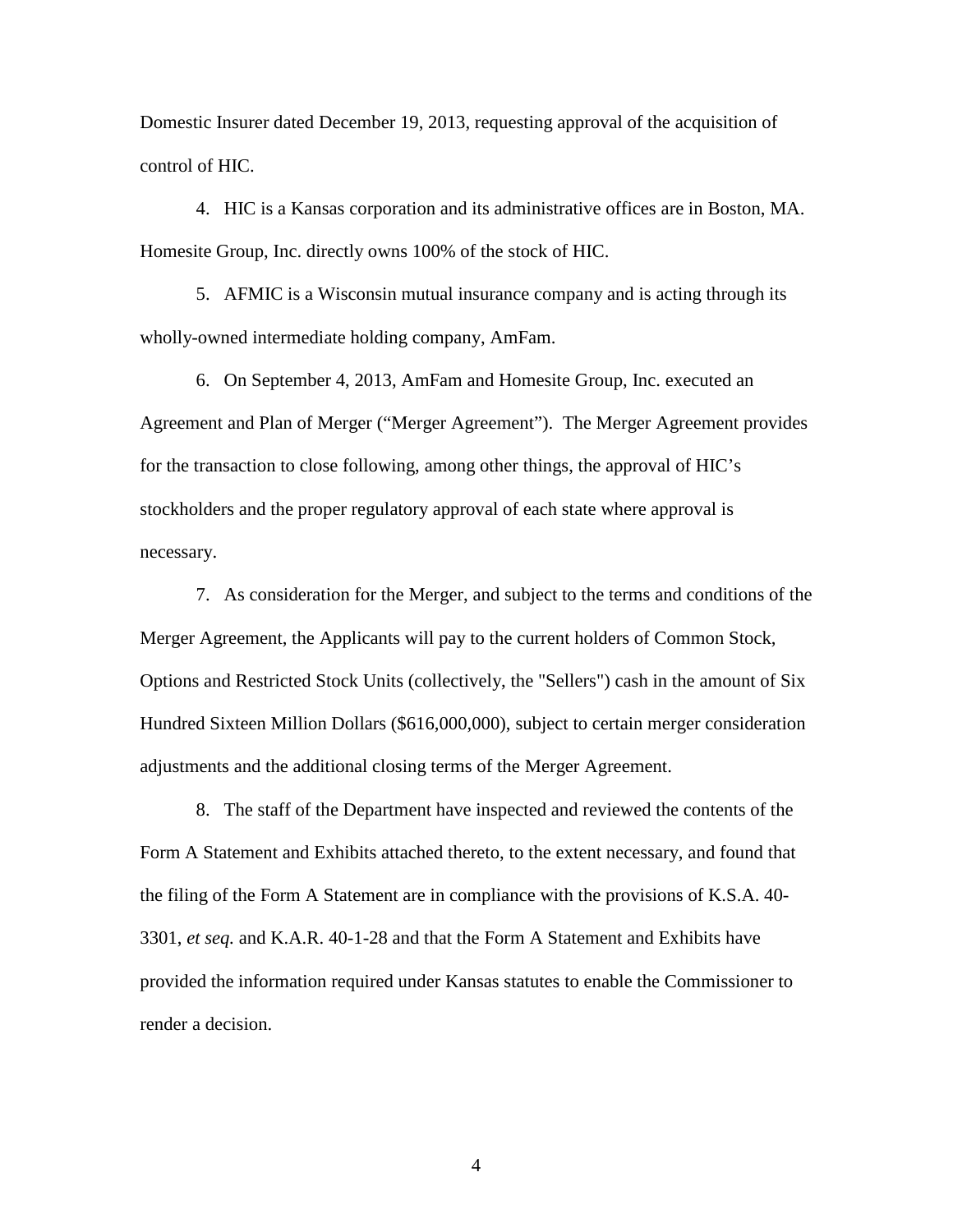9. Evidence shows that after the change of control, HIC would be able to satisfy the requirements for the issuance of a license to write the line or lines of insurance for which they are presently licensed.

10. Evidence shows that the financial condition of Applicants does not jeopardize the financial stability of the HIC or prejudice the interest of their respective policyholders.

11. Evidence shows Applicants have no current plans or proposals to liquidate HIC, sell its assets or consolidate or merge HIC with any person, or to make any other material change in HIC's current active business operations or corporate structure or management.

12. Evidence shows the competence, experience and integrity of those persons who would control the operation of HIC are such that it would be in the interest of policyholders of the insurer and of the public to permit the acquisition of control.

13. Evidence shows that the acquisition is not likely to be hazardous or prejudicial to the insurance-buying public.

## **IT IS THEREFORE ORDERED BY THE COMMISSIONER OF INSURANCE THAT:**

1. The application by Applicants to acquire control of HIC in the manner set forth in the Form A Statement Regarding Acquisition of Control and Exhibits attached thereto is hereby approved pursuant to K.S.A. 40-3304, provided that the acquisition is effected within 90 days of the date of this Order.

2. The Commissioner retains jurisdiction over the subject matter of this proceeding and over the parties for the purpose of entering such further order or orders as may be deemed proper.

5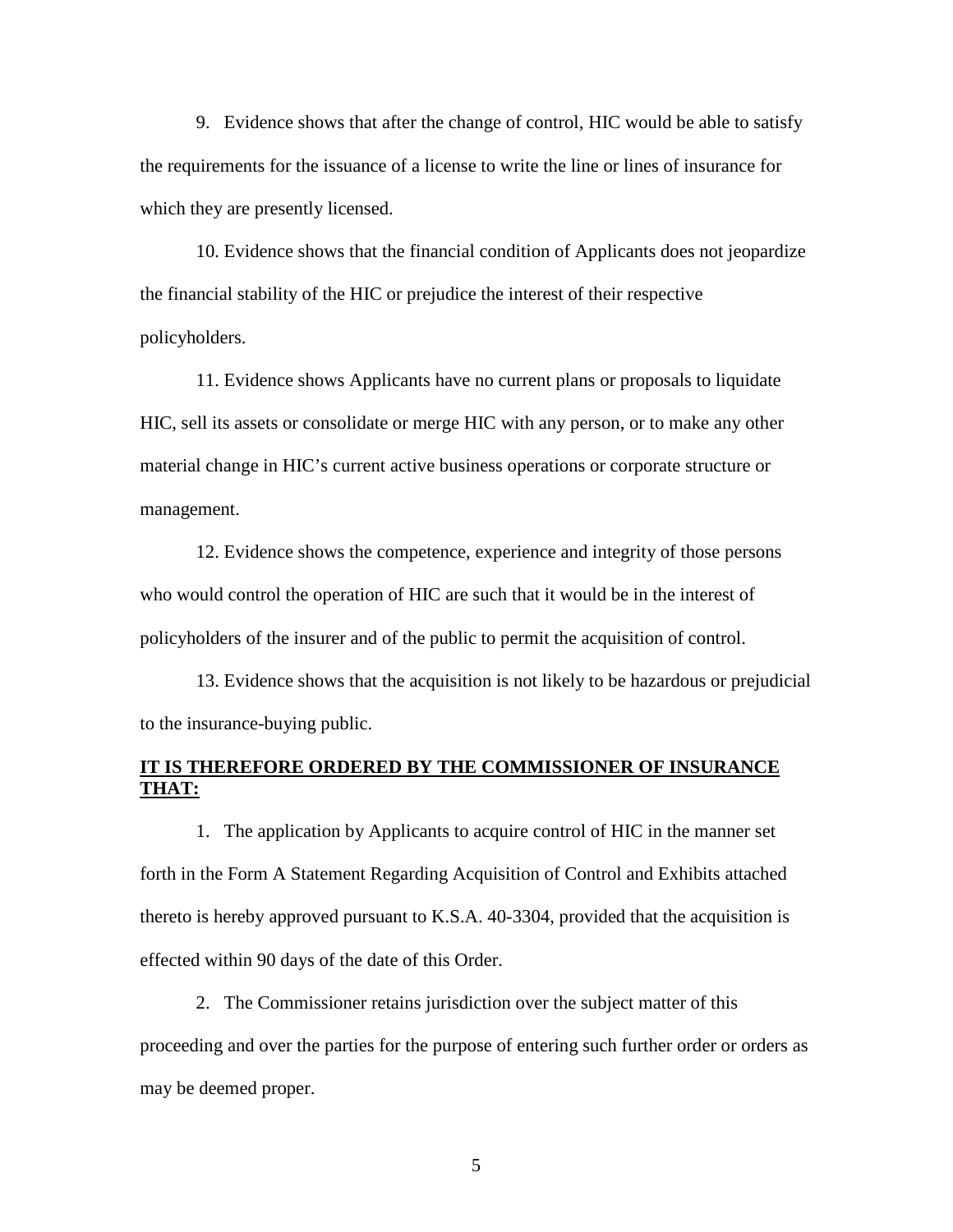#### **NOTICE OF RIGHTS**

This Final Order is effective upon service. Pursuant to K.S.A. 77-529, Applicants may petition the Commissioner for reconsideration of this Final Order within fifteen (15) days after service of the Final Order. A petition for reconsideration must state the specific grounds upon which relief is requested. Additionally, a party to this agency proceeding may seek judicial review of this Final Order by filing a petition in the District Court, pursuant to K.S.A. 77-601, *et seq*. Reconsideration of this Final Order is not a prerequisite for judicial review. A petition for judicial review is not timely unless filed within 30 days following the service of this Final Order, unless Applicants petition the Commissioner for reconsideration, in which case a petition for judicial review is not timely unless filed within 30 days following service of an order rendered upon reconsideration, or an order denying the request for reconsideration. In the event Applicants file a petition for judicial review, the agency officer to be served on behalf of the Department is:

> John Wine, General Counsel Kansas Insurance Department 420 S.W. 9th Street Topeka, Kansas 66612.

# **IT IS SO ORDERED THIS \_23rd\_ DAY OF DECEMBER, 2013, IN THE CITY OF TOPEKA, COUNTY OF SHAWNEE, STATE OF KANSAS.**



 $\angle$ s/ Sandy Praeger $\angle$ Sandy Praeger Commissioner of Insurance

 $/s/$  John Wine John Wine General Counsel